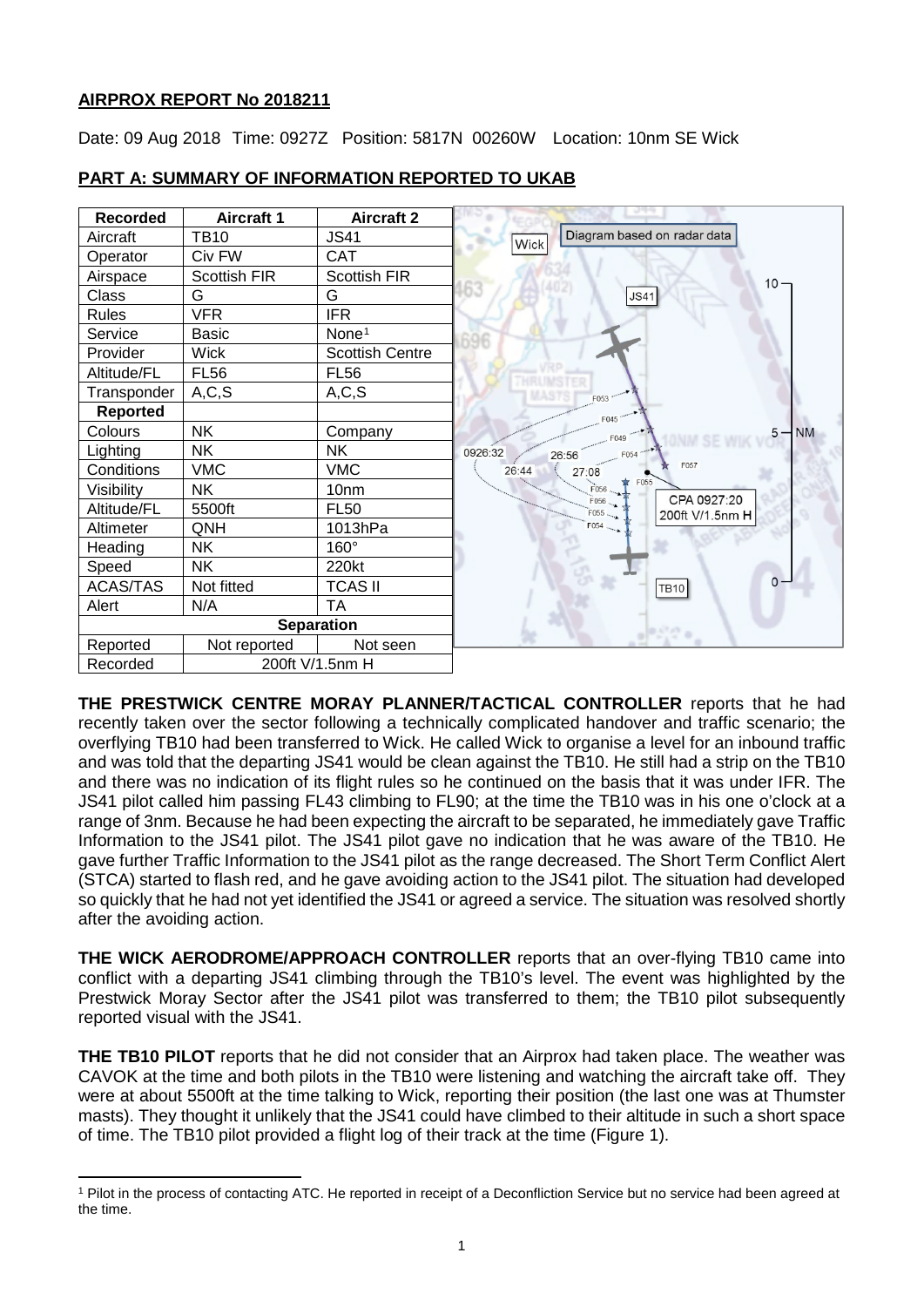

Figure 1. TB10 flight log.

**THE JETSTREAM 41 PILOT** reports being on departure from Wick, held at 4000ft due to inbound traffic. At 6nm southeast of Wick he was cleared to climb to their enroute cruising level of FL090 and transferred to Prestwick Centre. On first contact with Prestwick they were informed of conflicting traffic at 12 o'clock at a range of 8nm. Even with further Traffic Information neither pilot saw the conflicting traffic and they were then given an avoiding action left-turn heading 090°; they were informed by the controller that he would be filing an Airprox report. The opposing traffic, according to the controller, passed 400ft beneath them with little lateral separation. He did not see the TB10.

# **Analysis and Investigation**

# **CAA ATSI**

ATSI had access to reports from the pilots of both aircraft and from the Wick and Moray controllers. The area radar and Wick and Moray Low Sector R/T recordings for the period were reviewed. Screenshots in the report are taken from the area radar.

At 0913:50, the TB10 pilot contacted the Moray controller advising that they were on a flight to Kirkwall and were currently south of Wick. A Basic Service was agreed. At 0919:15, the Moray controller asked the TB10 pilot if they would be remaining at their current altitude to transit Wick; the pilot confirmed that they were at 5500ft and would remain at that altitude.

At 0919:35, the Moray controller called the Wick controller and passed details of the TB10 flight, advising that the TB10 would transit 5nm east of Wick at 0930, would be remaining at their current level of FL55, and were currently on a Basic Service. It was agreed that it would be better if the TB10 was transferred to the Wick controller for the transit. At the end of the call the Moray controller advised that they were about to conduct a handover of their position to another controller, and that the incoming controller would call back with a clearance for the departing JS41. The Wick controller advised that the JS41 was lined-up ready for departure. The outgoing Moray controller then issued the Wick controller with the JS41 clearance to join Controlled Airspace on track SMOKI in the climb FL90. The Moray controller issued a reminder of the TB10 traffic that they were about to transfer to the Wick controller prior to ending the call. Although ATSI were unable to ascertain the details of the readback by the Wick controller due to an aircraft calling the Moray controller during the readback, Prestwick have since clarified that, using the deskside telephone recording, it is possible to ascertain that the Wick clearance was readback correctly and that Wick added the additional information that *"I anticipate he will be coming to you at 4000 feet but I'll co-ordinate it"*.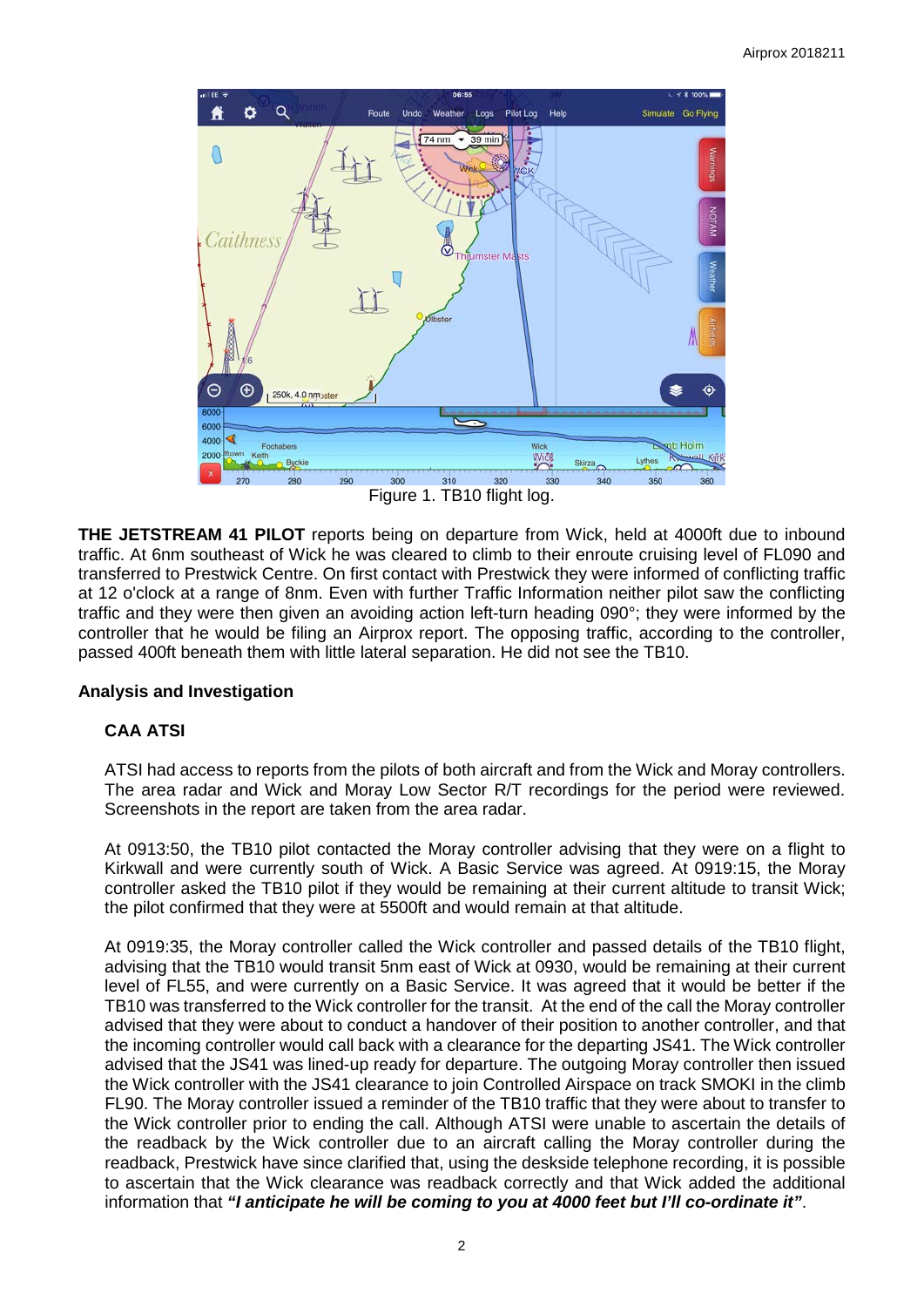At 0921:50, the Wick controller issued the following clearance to the JS41 pilot:

## *"[JS41 C/S] after departure cleared to SMOKI via Y904, climb FL90, expect a local restriction, squawk 5436, Procedural Service"*

This was readback correctly and the pilot was requested to report ready for departure. The pilot advised that they were ready, and the controller responded with *"[JS41 C/S] local restriction, climb to altitude four thousand feet"*. This was correctly readback by the pilot and the controller cleared the aircraft for take-off RW13 with a right turn after departure. No traffic information was passed on the TB10.

At 0922:48, the Moray controller instructed the TB10 pilot to contact Wick ATC.

At 0923:00, the TB10 pilot called the Wick controller advising that they were inbound to Kirkwall, were 10nm south of Wick at 5500ft, and requested transit through the overhead at Wick. A Basic Service was agreed and the pilot was instructed to report overhead Wick. The pilot readback *"report overhead Wick wilco".* The controller then changed the instruction to **"report** *5 miles south of Wick"* and passed Traffic Information on the JS41 traffic, advising that it was departing RW13 for Aberdeen, climbing to altitude 4000ft initially. The pilot acknowledged the Traffic Information but did not readback the corrected instruction to report 5nm south of Wick.

At 0924:20, the Wick controller called the Moray controller and asked for the distance to run on an unrelated Wick inbound aircraft; the Moray controller advised that it had 25nm to run. During this call, the Wick controller advised that they would give the Moray controller the JS41, in the climb to FL90 and that it would be clear of the TB10. The Moray controller acknowledged this and agreed to see the pass of the unrelated inbound aircraft against the JS41.

At 0925:30 (Figure 2), the Wick controller asked the TB10 pilot to report their position; the pilot advised that they were 14nm south. The controller acknowledged this and then asked the JS41 pilot to report their position; the JS41 pilot reported as being *"at 4000ft, 5 miles south west…south east".* The controller then issued the JS41 pilot with an instruction to *"climb now FL90",* the JS41 pilot readback the climb FL90 instruction and the controller instructed the JS41 pilot to contact the Moray controller.

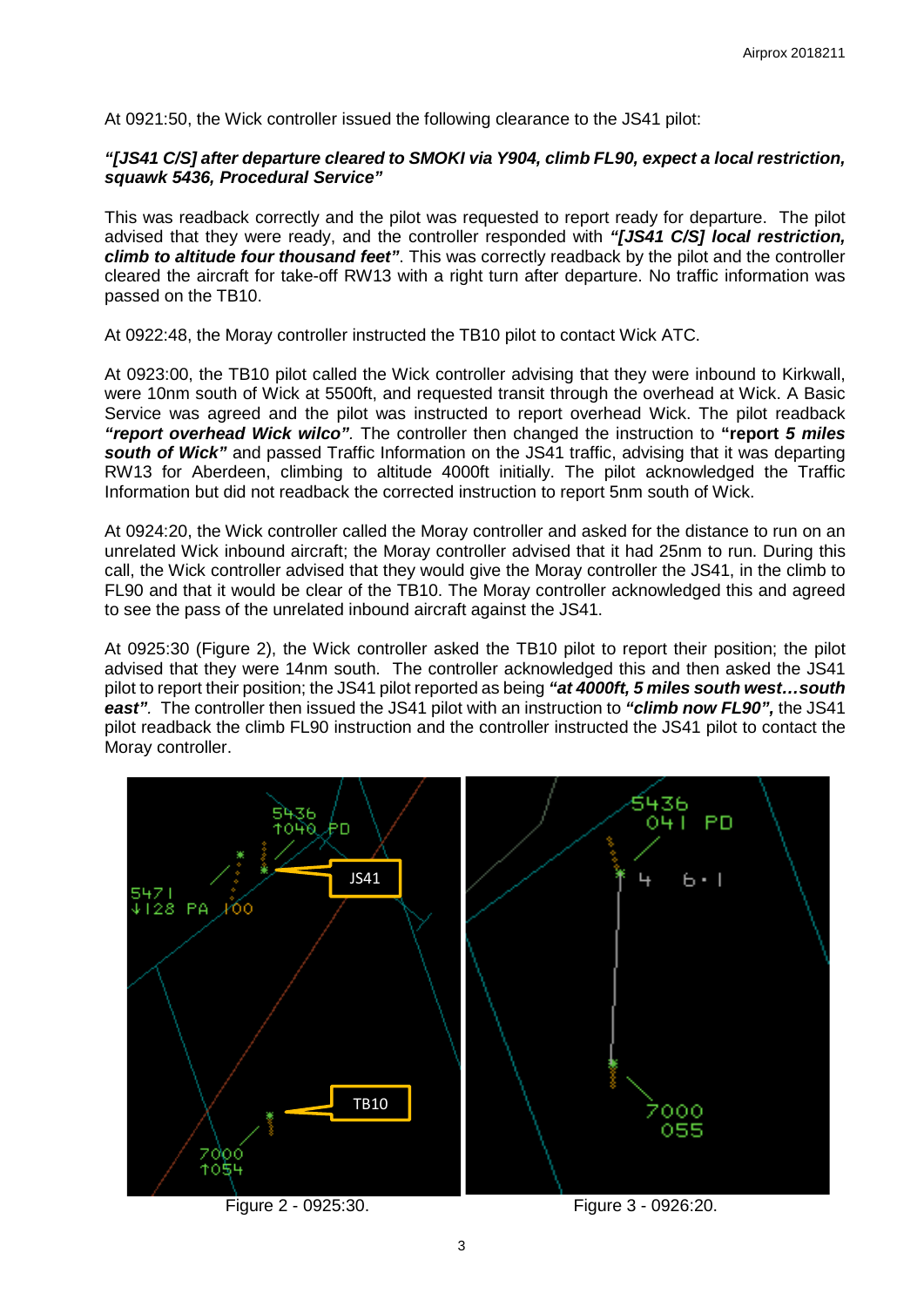At 0926:20 (Figure 3), the JS41 pilot made initial contact with the Moray controller and advised that they were climbing FL90, the controller responded by passing Traffic Information at one o'clock, 2nm, a TB10, indicating FL55. The pilot advised that they were looking. The controller immediately updated the Traffic Information to 1 o'clock, 1nm, indicating FL56, the pilot advised that they were still looking. The controller then issued an avoiding action left turn immediately, 090° and advised that the traffic was now half a mile, 3 o'clock.

At 0927:01 (Figure 4), the JS41 pilot acknowledged the avoiding action to Prestwick and, at 0927:10, the TB10 pilot called the Wick controller and advised that they were visual with the traffic; the Wick controller acknowledged this.



Figure 4 - 0927:01**.** Figure 5 - 0927:24 CPA.

At 0927:24 (Figure 5), CPA occurred with the aircraft separated by 1.5nm laterally and 300ft vertically. [Note: Prestwick's ATS investigation, using their radar replay, measured the CPA being slightly before at 0927:20, with 200ft vertically and 1.5nm horizontally.]

At 0928:40, the Moray controller called the Wick controller and queried their agreement that the JS41 would be coming across clean against the TB10. The Wick controller asked if the TB10 had turned and the Moray controller said not that they were aware of. The Moray controller asked for the level of the TB10 and whether he was IFR. The Wick controller said that the TB10 was VFR and that they were on the 180 radial from Wick, which was why they had transferred the JS41 to the Moray controller. The Moray controller advised the Wick controller that the TB10 had been nowhere near the 180 radial.

At 0929:30, the TB10 pilot advised the Wick controller that they were about 5nm south and the controller asked the pilot to say again their position, the pilot confirmed that they were 5nm south. The controller acknowledged this, instructed the pilot to report overhead Wick and requested their level, to which the pilot replied 5000ft.

At 0932:00, the Moray controller asked the JS41 pilot if they had sighted the TB10 and the pilot said that they had the aircraft on TCAS but not sighted. The controller explained that they had since established that the TB10 was VFR but that this was not known at the time the avoiding action was issued. The controller went on to say that they considered that a risk of collision existed, hence the avoiding action and that the controller would be filing a report.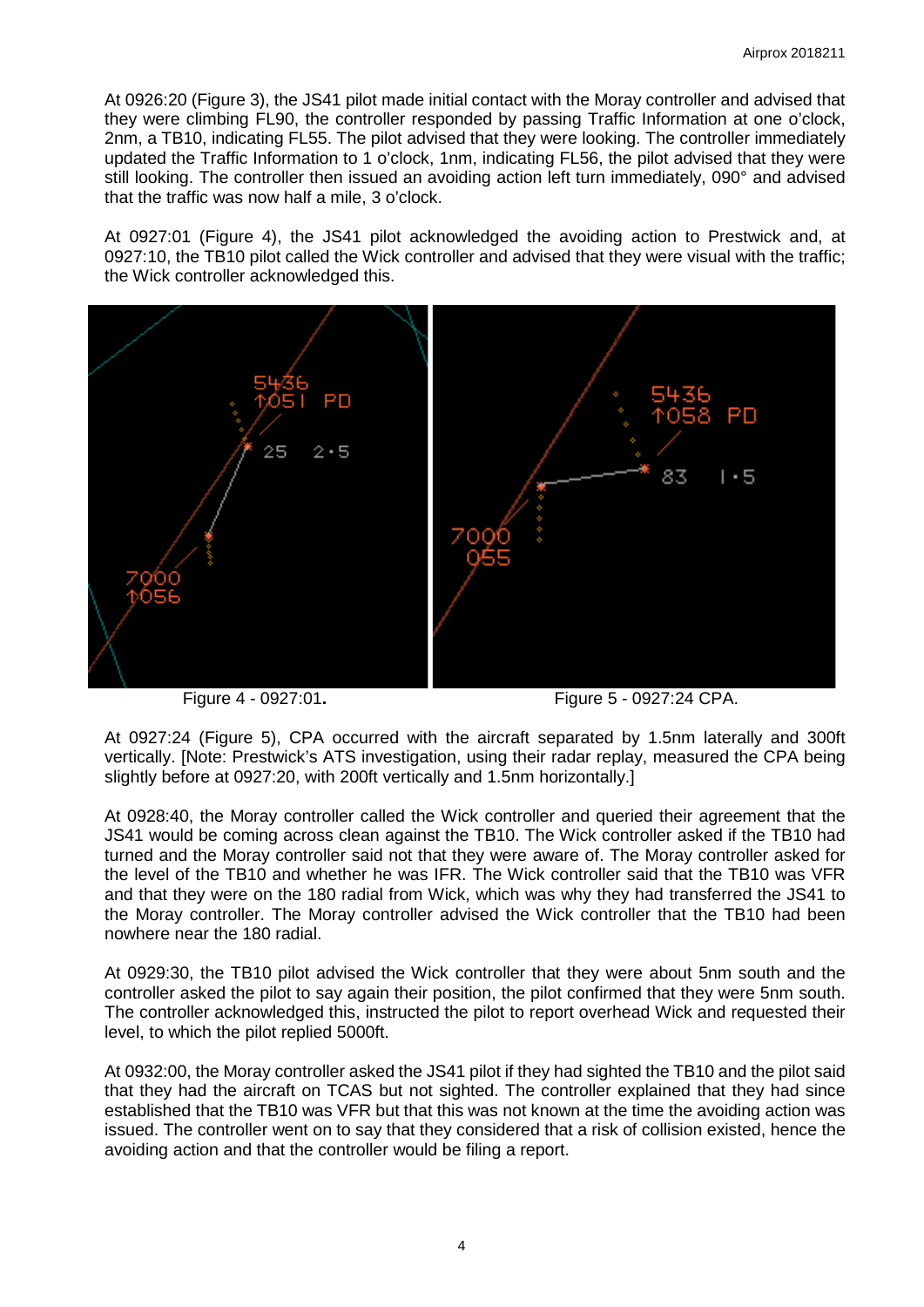MATS Part 1 Section 1 Chapter 12 Procedural Service states:

### **Definition**

*Procedural Service is an ATS where, in addition to the provisions of Basic Service, the controller provides restrictions, instructions, and approach clearances, which if complied with, will achieve deconfliction minima against other aircraft participating in the Procedural Service. Neither traffic information nor deconfliction advice can be passed with respect to unknown traffic.* 

### Flight Rules/Meteorological Conditions

*Procedural Service is available to IFR flights in any meteorological conditions. It is not available to VFR flights.*

### Traffic Information

*The controller shall provide traffic information, if it is considered that a confliction may exist, on other known traffic; however, there is no requirement for deconfliction advice to be passed, and the pilot remains responsible for collision avoidance.* 

The JS41 pilot was participating in a Procedural Service and the TB10 was participating in a Basic Service. As such, and under CAP 493 requirements alone, deconfliction minima was not required to be achieved. However, Traffic Information was required to be passed to the JS41 pilot on the TB10 and, where it is known by the controller that a definite hazard exists to pilots under a Basic Service, a warning is required to be issued. Traffic information was not passed to the JS41 pilot on departure from Wick and, although the TB10 was provided with Traffic Information on the departing JS41, the level information provided was that the JS41 would be climbing not above 4000ft. This information was not updated by the Wick controller prior to instructing the JS41 pilot to climb to FL90.

In addition, CAP 493, Section 1, Chapter 12, paragraph 5F.8 states that controllers may, subject to workload, initiate agreements with pilots of aircraft under a Basic Service to restrict their flight profile in order to co-ordinate them with aircraft in receipt of a Procedural Service. This procedure appears to have been adopted and agreed within a Letter of Agreement (LOA) between NATS En Route Ltd and Highlands and Islands Airports; the details of which are contained within Annex L of their LOA which is published within the Wick MATS Part 2 and states that the agreed procedures contained within the LOA are to be applied in addition to those applicable in the CAP 493. The following are the relevant extracts from the LOA:

*'IFR or VFR arrivals and departures via Class G airspace or VFR utilising N650 or Y904 and requiring an ATS shall be subject to individual coordination. The separation of inbound IFR aircraft from all known or observed conflicting IFR traffic, and the passing of traffic information on any known or observed conflicting VFR traffic shall be carried out in accordance with the principles in Annex L'.*

Annex L - Guidance for co-ordination of IFR traffic between non-surveillance Approach Control Units(ACU) and Prestwick Centre (PC)

Note: Wick is the ACU and does not have surveillance equipment available. The Moray Low Sector is one of the Prestwick Centre Sectors and does have surveillance equipment available.

### Basic Principles

*1.2 Controllers at approved ATC Units that do not have surveillance equipment available will routinely apply a Procedural Service to aircraft carrying out IFR holding, approach and/or departure procedures.*

*1.3 Principles and guidance are reliant upon the following expectations:* 

*1.3.1 PC can expect traffic working an ACU to be issued with instructions under Procedural Service, or be under an agreement on Basic Service.*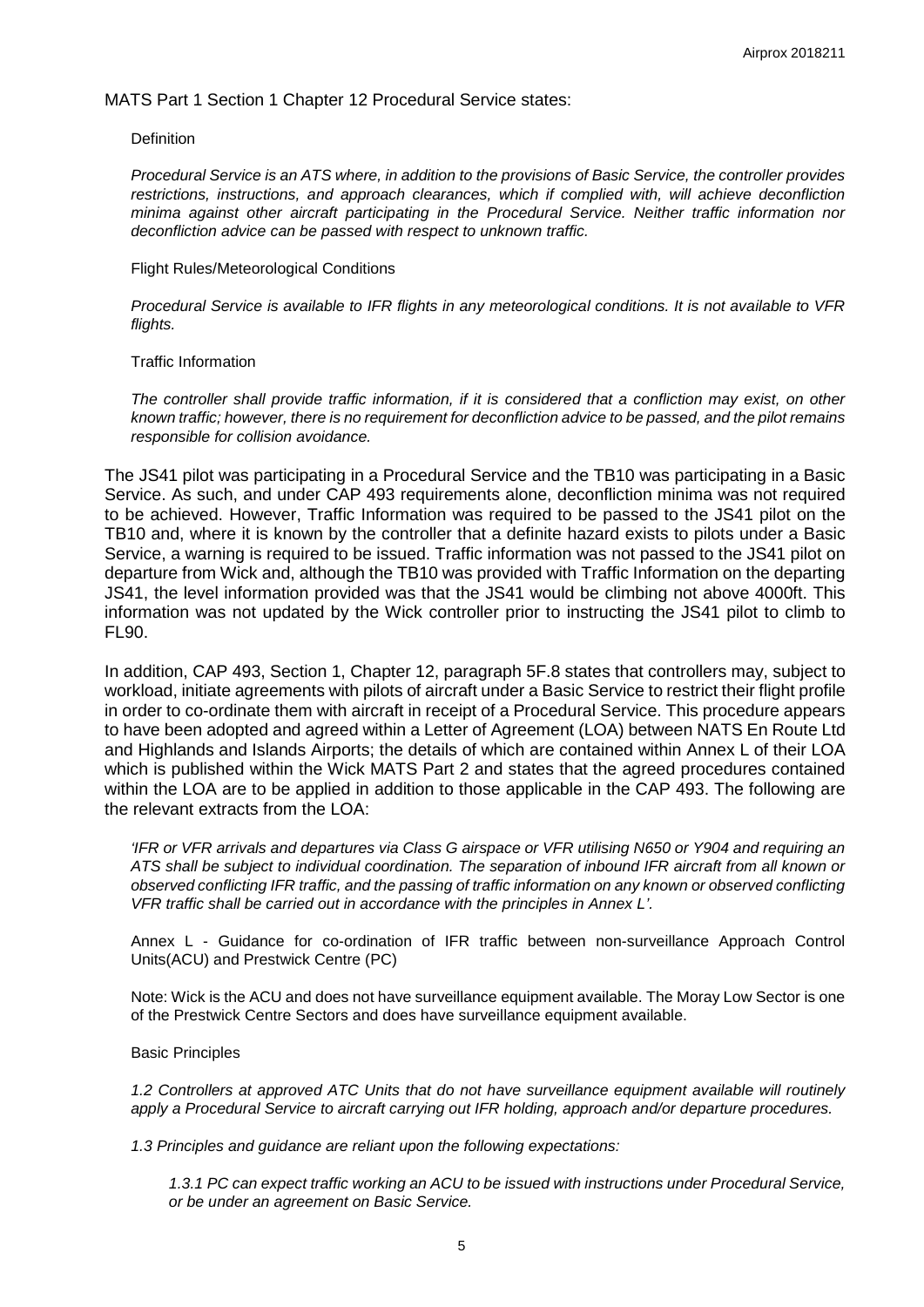*1.4 The ACU shall provide a procedural instruction against 'known traffic' reported by PC, subject to coordination with PC, or traffic information on conflicting traffic 'observed' by PC.* 

*1.5 Either unit may request to work known conflicting traffic.*

Departure Scenarios

*2.4.2 Clearance to enter CAS is available:*

*PC shall pass traffic information to the approach unit with a joining clearance. The ACU shall read back the joining clearance The ACU will issue the joining clearance, coordinate with PC and issue a procedural service instruction to de-conflict the departing aircraft from the specified known traffic, pass traffic information and transfer aircraft to PC in accordance with the co-ordination.*

#### **Overflights**

*4.1 Any potential conflicts in class G airspace can be resolved by applying the basic principles above. PC and the ACU should agree which unit is best suited to provide de-confliction and/or traffic information.*

In accordance with the LOA the JS41 was IFR departing via Class G Airspace into Y904 and was therefore subject to individual coordination by the Wick controller with the Moray controller. The TB10 was known conflicting VFR traffic under the control of the Wick controller and observed conflicting traffic by the Moray controller. As such the relevant requirements contained in Annex L apply.

The 4000ft restriction applied to the JS41 by the Wick controller would indicate that the Wick controller had identified the confliction prior to departure of the JS41 and that their intention was to operate within the requirements of the LOA. However, Traffic Information was not passed to the JS41 pilot on the TB10 traffic, and the Traffic Information passed to the TB10 pilot was that the departing JS41 would be remaining not above 4000ft. This Traffic Information was not updated at any point prior to the Airprox.

The agreement reached between the Wick controller and the Moray controller in accordance with the LOA was that the JS41 would be transferred to the Moray controller in the climb to FL90 and that it would be clear of the TB10. The Wick controller subsequently transferred control of the JS41 to the Moray controller in confliction with the TB10 in breach of the agreement.

The Wick controller requested the positions of both aircraft immediately prior to issuing the climbto-FL90 instruction to the JS41 pilot; however, confirmation was not requested or received from the pilots that they had copied the position of the opposite direction conflicting aircraft and, as such, the position reports did not fulfil the requirement for Traffic Information to be passed.

Having ascertained the positions of both aircraft and taking the decision not to update the Traffic Information prior to issuing the climb instruction to the JS41 pilot, this may indicate that the controller did not assimilate the positions of the aircraft. Neither of the pilots queried the climb instruction, indicating that they may also not have assimilated the position and/or level of the other aircraft.

The position reports provided by the TB10 pilot to the Wick controller were inconsistent i.e. 10nm south on first report (the radar replay displays the aircraft 20nm south at the time), followed by 14nm south on the next report. This may have degraded the controller's situational awareness.

The Moray Low Sector controller was sufficiently concerned about the proximity of the JS41 to the TB10 to believe that a risk of collision existed, and issued Traffic Information followed by avoiding action to the JS41 pilot as soon as R/T contact was established. Whilst the R/T phraseology used by the Moray Low Sector controller to initiate the avoiding action was not CAP 413 standard phraseology, it was clearly understood by the JS41 pilot and assisted in resolving the confliction. The Moray controller should be commended for their decisive and timely action.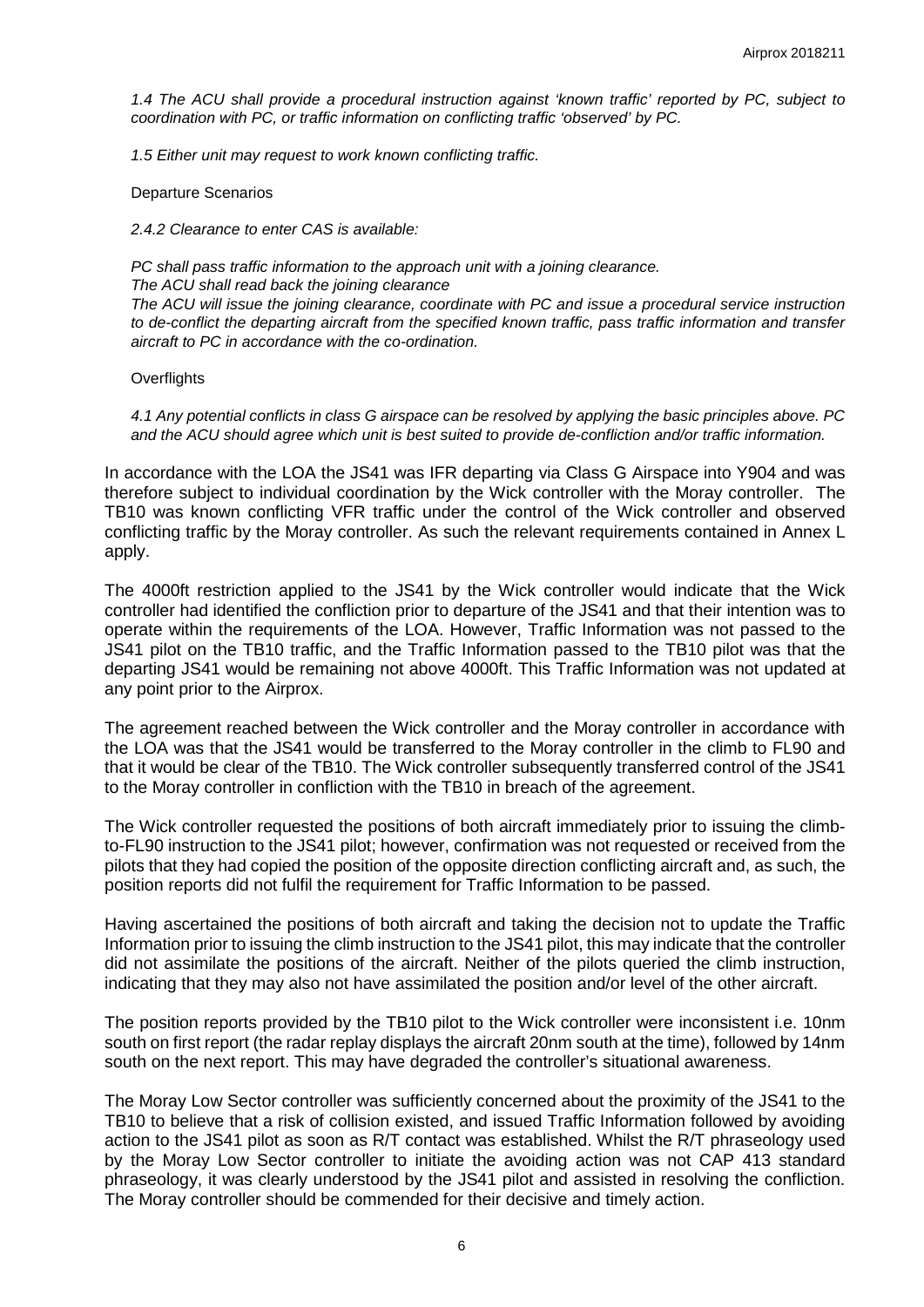When questioned by the Moray controller after the event, the Wick controller stated that they believed the TB10 to be on the 180 radial from Wick and that this was why they had issued the climb instruction to the JS41 pilot. The option of using VOR radials for separation purposes requires both aircraft to have reported established on Wick VOR radials 20 degrees apart, with the outbound aircraft at least 20nm from the VOR and the inbound aircraft at least 30nm from the VOR. These criteria were not achievable at any point given that the initial and subsequent position reports from the TB10 pilot were inside 30nm from the VOR.

Whilst the JS41 and TB10 pilots were operating in Class G Airspace and were ultimately responsible for their own collision avoidance, the Wick controller did not effectively discharge their responsibilities in the provision of a Procedural Service to the JS41 pilot and breached the agreement reached with the Moray Low controller in accordance with the agreed procedures contained within the Letter of Agreement that exists between the two ATC Units.

## **UKAB Secretariat**

The TB10 and JS41 pilots shared an equal responsibility for collision avoidance and not to operate in such proximity to other aircraft as to create a collision hazard<sup>[2](#page-6-0)</sup>. If the incident geometry is considered as converging then the TB10 pilot was required to give way to the JS41<sup>[3](#page-6-1)</sup>.

## **Summary**

An Airprox was reported when a TB10 and a JS41 flew into proximity near Wick at 0927hrs on Thursday 9<sup>th</sup> August 2018. The TB10 pilot was operating under VFR in VMC, the JS41 pilot was operating under IFR in VMC. The TB10 pilot was in receipt of a Basic Service from Wick and the JS41 pilot was in the process of contacting the Prestwick Moray Sector on handover from Wick but no service had been agreed.

# **PART B: SUMMARY OF THE BOARD'S DISCUSSIONS**

Information available included reports from the pilots and the controller concerned, area radar and RTF recordings and reports from the appropriate ATC and operating authorities.

The Board noted that the JS41 was on a southbound flight from Wick under IFR. The TB10 pilot was operating under VFR on a northbound flight to Kirkwall, routeing in the vicinity of Wick. The TB10 pilot had contacted the Prestwick Moray Sector and had been provided with a Basic Service, reporting that he would be maintaining 5500ft. The Moray controller had contacted Wick to advise them about the TB10, providing its level and an estimate of 0930 to the east of Wick. The Wick controller requested a departure clearance for the JS41, advising that it was lined up and ready to depart. The Moray controller issued a clearance for the JS41 to climb to FL90, to join CAS at SMOKI, reminding Wick about the TB10, which he would be transferring to them as already agreed. The Wick controller read back the clearance correctly, adding that he anticipated that the JS41 would be transferred at 4000ft, but he would coordinate it''. The Wick controller cleared the JS41 pilot for take-off RW13, with a local restriction to maintain 4000ft, to ensure separation from the TB10. Shortly afterwards the Moray controller had transferred the TB10 to Wick.

On first contact the TB10 pilot reported 10nm south of Wick, although the radar recordings showed that it was at a range of 20nm. Wick asked him to report at 5nm, together with Traffic Information about the JS41 climbing to 4000ft initially. The pilot acknowledged the Traffic Information but not the 5nm check. In a subsequent telephone call to the Moray controller, the Wick controller advised him that the JS41 would be transferred climbing to FL90, clean against the TB10. Some members wondered what the term 'clean' meant in this context. Civil controller members explained that it did not necessarily mean that the two aircraft would be provided with standard separation, they could, for example, have reported

l

<span id="page-6-0"></span><sup>2</sup> SERA.3205 Proximity.

<span id="page-6-1"></span><sup>3</sup> SERA.3210 Right-of-way (c)(2) Converging.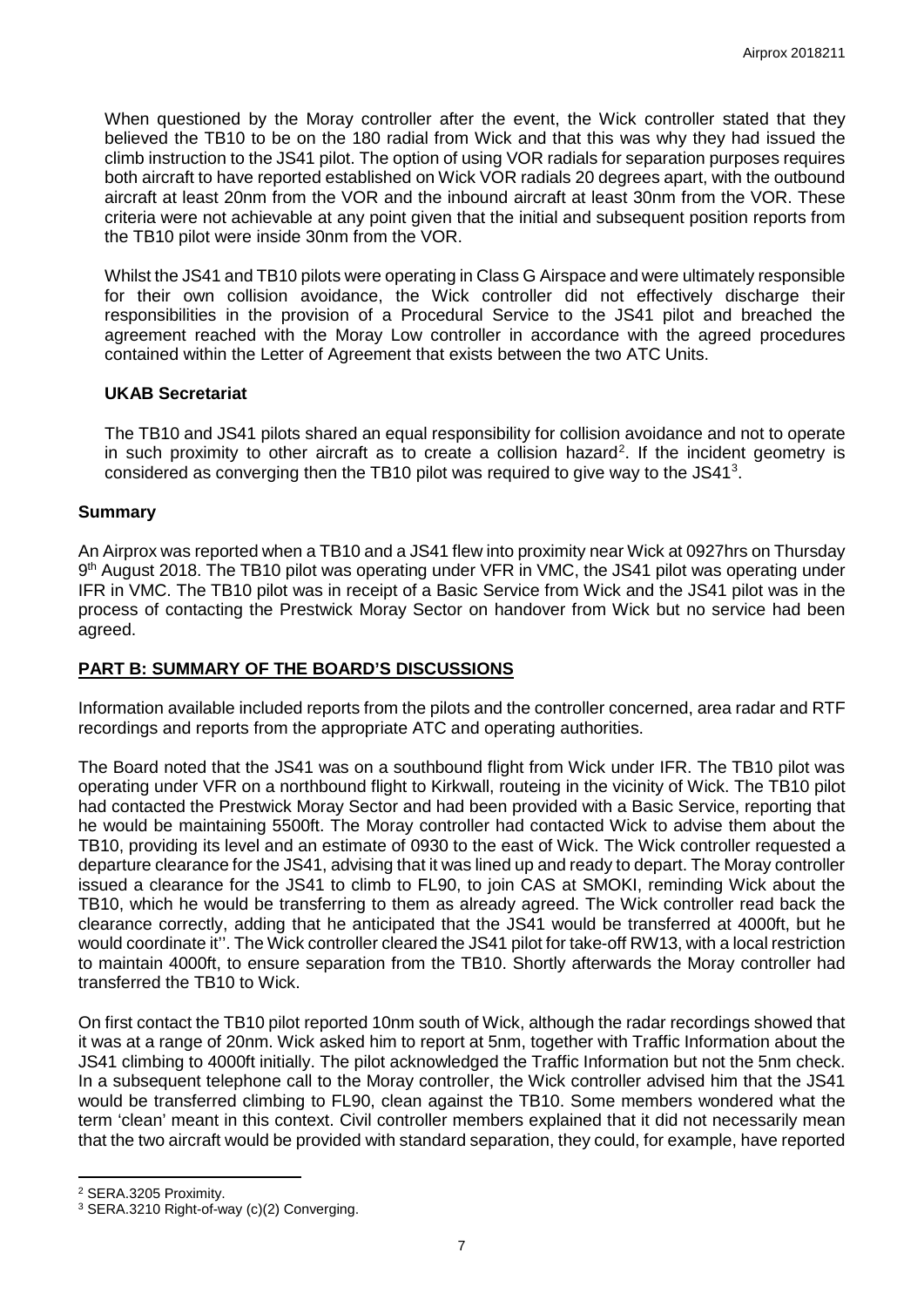each other in sight and be content to continue visually through their respective levels. The JS41 pilot was subsequently cleared to climb to FL90 and was transferred to the Moray Sector.

The Board then discussed the actions of the Moray Sector controller. A Civil ATC Terminal member with experience of the Prestwick Centre operation explained that the Moray Sector covers about 140- 150nm. Consequently, he would not necessarily be looking at the Wick area, especially because he believed that the subject aircraft would not be conflicting. However, when the JS41 pilot made his initial call, the Moray controller immediately passed Traffic Information about the TB10 in his one o'clock at 2nm, although the radar recordings show that it was about 6nm away at the time. The incorrect range estimation was likely due to the large scale of the radar display because of the sector size. This Traffic Information was updated, followed by an avoiding action turn. The pilot responded on both calls that he was looking for the traffic. This illustrated to the Moray controller that the two pilots were not 'separating' each other visually. The Board commended the action of the Moray controller, who would have undoubtedly been startled by the appearance of the two aircraft on conflicting flight paths, after Wick had stated that they would be clean.

The Board then turned its attention to the actions of the Wick controller and why he had instructed the JS41 to climb to FL90, in conflict with the known TB10. The Board noted that there was no explanation given by the controller in his report and some members wondered if he may have forgotten about the TB10. Others thought it was more likely that he had been confused in his understanding of the relative positions of the two aircraft because, when he had asked the position of the two aircraft prior to transferring the JS41, the JS41 pilot had reported being at 5nm and the TB10 pilot at 14nm (when he had previously reported being at 10nm). Having previously been told by the TB10 pilot at 0923:00 (about 2:30mins prior) that he was 10nm south of the field, the Board wondered whether the Wick controller's mental picture was that the TB10 was much closer to Wick than it was, had then mentally transposed the JS41 and TB10 '5nm' and '14nm' calls, and had consequently believed that they had passed each other.

The other possibility was that the Wick controller believed that when the TB10 pilot reported south of the airport he assumed he was on the 180° radial, which he believed would be separated from the track of the JS41. The ATSI advisor explained that to separate aircraft using radials it was first necessary to confirm that the aircraft were established on radials at least 20° apart; this had not occurred.

It was also noted that, although the TB10 pilot had been advised about the JS41 climbing to 4000ft, this information had not been updated when the JS41 pilot had been cleared to FL90. Furthermore, the JS41 pilot had not been provided with any Traffic Information about the TB10. The Board considered that if the controller had any concerns about separating the two aircraft, he could have asked the Moray controller for his assistance (the Moray Sector had previously agreed to separate other traffic on behalf of Wick).

Finally, members noted that it was not a requirement generally to separate IFR and VFR traffic in Class G airspace. However, there was a Letter of Agreement between the 2 ATSUs that Wick would deconflict departing aircraft from specified known traffic, pass Traffic Information, and transfer the aircraft to Prestwick in accordance with the agreed situation. Notwithstanding that Traffic Information had not been issued to the JS41 pilot as it should have been, the Board considered that it did not been a crucial factor in reality because the TB10 pilot was in any case visual with the JS41 sufficiently early prior to CPA.

Since the Airprox meeting the Wick SATCO has clarified the actions of the Wick controller. When the Wick controller stated that he believed theTB10 to have been on the 180° radial, he was not basing this on the fact that the pilot had reported south of the field, but had noted on his flight progress strip that the TB10, on first contact, was showing 180° on the VDF in the VCR. As the pilot had stated that he was routing via the Wick overhead, the Wick controller wrongly assumed that the TB10 would maintain the same track all the way to the Wick overhead. Similarly, the Wick controller reported that when the pilot of the JS41 reported 5d southeast of the field, the VDF was showing 161<sup>°</sup>, suggesting that he was established on a track direct to the ADN.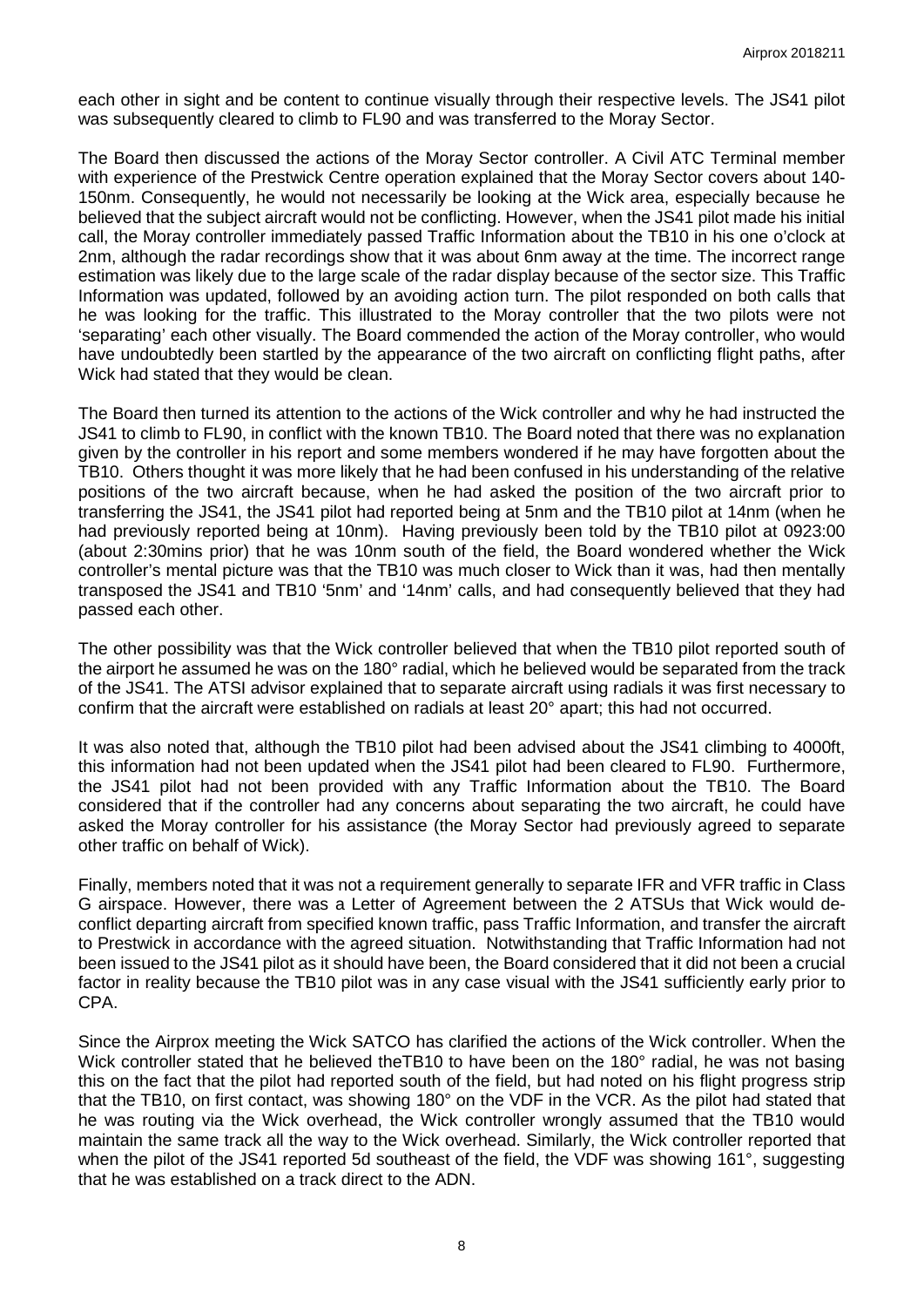Unfortunately, it would appear, despite what the TB10 pilot said, that it was always routing to a point east of the field and so bringing it in to direct conflict with the outbound JS41. When the Wick controller observed the TB10 showing on the 180° on the VDF, it was, in fact, *crossing* the 180° and heading to a point to the east and not routing directly to the Wick overhead. Why no further VDF checks were obtained by the Wick controller with subsequent position reports from the TB10 pilot cannot be explained.

Believing the TB10 to be routing towards the Wick overhead from due south at 14d and the JS41 on a direct track to ADN through 5d, the Wick controller firmly believed there to be sufficient lateral separation between the two aircraft to give the JS41 further climb through the TB10's level. In this instance it was one aircraft under a Basic service against an aircraft under a Procedural service, so no standard procedural separation was required; however, the controller did have a duty of care to ensure that safety was not compromised. Based on the assumed positions of the aircraft, the controller felt that he had appropriately discharged this duty of care and so transferred the JS41 pilot to the Moray Controller – who subsequently took avoiding action and filed an Airprox report.

Turning to the cause, the Board quickly agreed that the Wick controller had cleared the JS41 pilot to climb into conflict with the TB10. The fact that the Wick controller had informed Prestwick that the JS41 would be clean on transfer was considered to be a contributory factor. As to the risk, members considered that although safety had been degraded, there had been no risk of a collision: the Moray controller had issued avoiding action, which had assisted in increasing the horizontal distance between the two aircraft to 1.5nm; the JS41 pilot had received a TCAS TA about the TB10; and the TB10 pilot had seen the JS41 prior to the CPA. The Airprox was, therefore, assessed as risk Category C.

# **PART C: ASSESSMENT OF CAUSE AND RISK**

| Cause:               | The Wick controller cleared the JS41 pilot to climb into conflict with the<br>TB10.                |
|----------------------|----------------------------------------------------------------------------------------------------|
| Degree of Risk:      | C.                                                                                                 |
| Contributory factor: | The Wick controller informed the Prestwick controller that the JS41<br>would be clean on transfer. |

## Safety Barrier Assessment<sup>[4](#page-8-0)</sup>

In assessing the effectiveness of the safety barriers associated with this incident, the Board concluded that the key factors had been that:

### **ANSP:**

**Regulations, Processes, Procedures and Compliance** were assessed as **ineffective** because the Wick controller instructed the JS41 pilot to climb through the level of the TB10 despite informing the Moray Sector controller that the JS41 would be clear of the TB10.

**Situational Awareness and Action** were assessed as **ineffective** because the Wick controller did not take any action to control the situation.

## **Flight Crew:**

l

**Warning System Operation and Compliance** were assessed as **fully effective** but only partially available because only the JS41 was equipped with an electronic warning system.

<span id="page-8-0"></span><sup>4</sup> The UK Airprox Board scheme for assessing the Availability, Functionality and Effectiveness of safety barriers can be found on the **UKAB Website**.